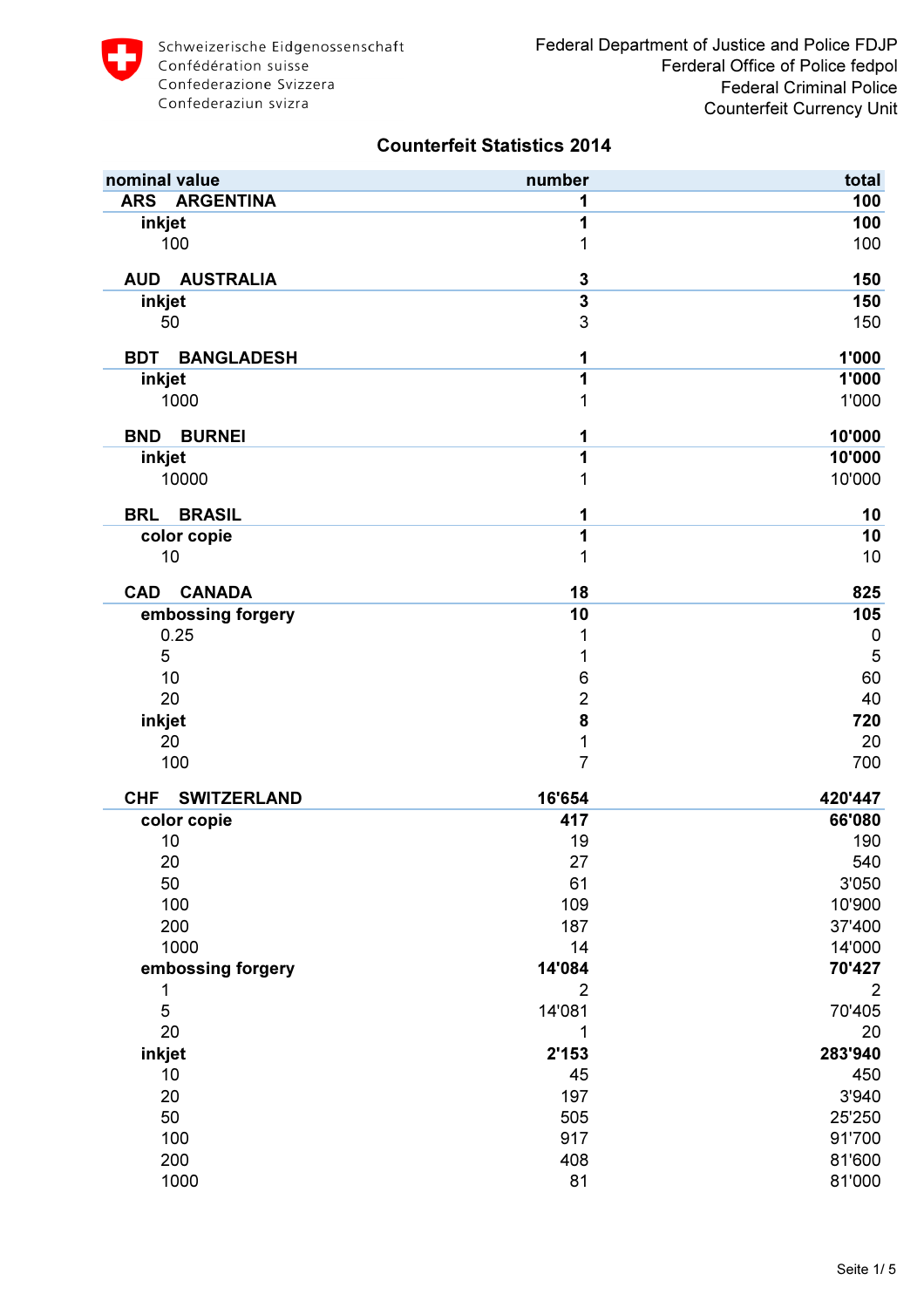| nominal value                | number                    | total                   |
|------------------------------|---------------------------|-------------------------|
| <b>CLP</b><br><b>CHILE</b>   | 1                         | 10'000                  |
| inkjet                       | 1                         | 10'000                  |
| 10000                        | 1                         | 10'000                  |
| <b>CHINA</b><br><b>CNY</b>   | 71                        | 6'660                   |
| offset                       | 66                        | 6'450                   |
| 50                           | $\ensuremath{\mathsf{3}}$ | 150                     |
| 100                          | 63                        | 6'300                   |
| inkjet                       | 5                         | 210                     |
| 10                           | 1                         | 10                      |
| 50                           | 4                         | 200                     |
| <b>DEM</b><br><b>GERMANY</b> | 5                         | 2'500                   |
| inkjet                       | 5                         | 2'500                   |
| 500                          | 5                         | 2'500                   |
| <b>EUROPE</b><br><b>EUR</b>  | 2'860                     | 243'457                 |
| offset                       | 2'482                     | 161'060                 |
| 10                           | 40                        | 400                     |
| 20                           | 573                       | 11'460                  |
| 50                           | 1'408                     | 70'400                  |
| 100                          | 353                       | 35'300                  |
| 200                          | 35                        | 7'000                   |
| 500                          | 73                        | 36'500                  |
| color copie                  | 168                       | 67'230                  |
| 5                            | 10                        | 50                      |
| 10                           | 1                         | 10                      |
| 20                           | $\mathbf 6$               | 120                     |
| 50                           | 17                        | 850                     |
| 100                          | $\overline{2}$            | 200                     |
| 500                          | 132                       | 66'000                  |
| embossing forgery            | $\boldsymbol{9}$          | 12                      |
| 0.5                          | 1                         | 1                       |
|                              | 5                         | $\sqrt{5}$              |
| $\overline{2}$               | 3                         | 6                       |
| inkjet                       | 201                       | 15'155                  |
| 5                            | 39                        | 195                     |
| 10                           | 11                        | 110                     |
| 20                           | 30                        | 600                     |
| 50                           | 79                        | 3'950                   |
| 100                          | 26                        | 2'600                   |
| 200                          | 1                         | 200                     |
| 500                          | 15                        | 7'500                   |
| <b>FRANCE</b><br><b>FRF</b>  | 1                         | 5                       |
| embossing forgery            | 1                         | $\overline{\mathbf{5}}$ |
| 5                            | 1                         | $\mathbf 5$             |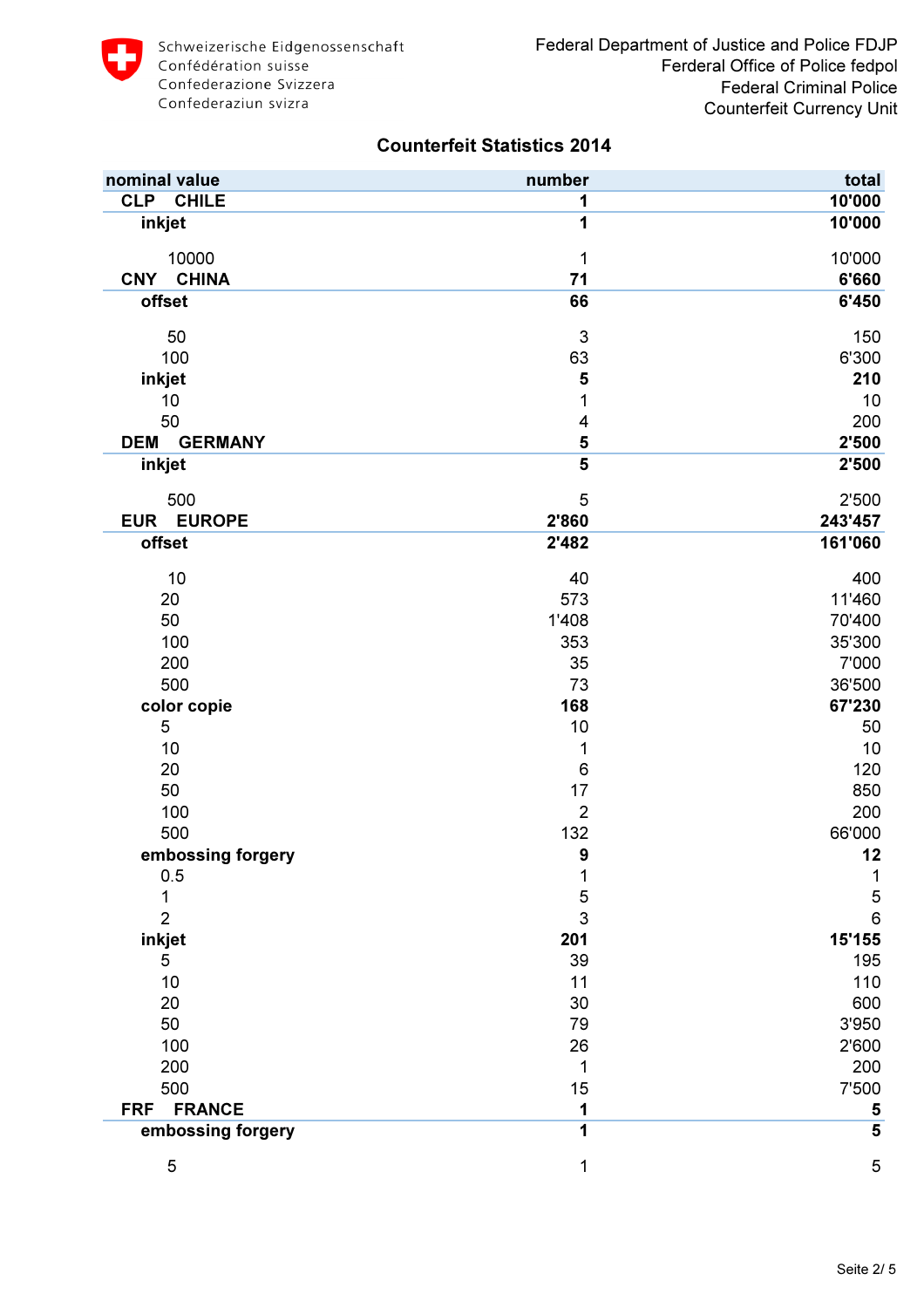| nominal value                    | number                  | total            |
|----------------------------------|-------------------------|------------------|
| <b>GBP UNITED KINDOM</b>         | 77                      | 1'360            |
| offset                           | 57                      | 990              |
| 10                               | 21                      | 210              |
| 20                               | 34                      | 680              |
| 50                               | $\overline{2}$          | 100              |
| color copie                      | $\overline{\mathbf{3}}$ | 60               |
| 20                               | $\overline{3}$          | 60               |
| inkjet                           | 17                      | 310              |
| 10                               | 3                       | 30               |
| 20                               | 14                      | 280              |
| <b>INDONESIA</b><br><b>IDR</b>   | $\mathbf{2}$            | 150'000          |
| color copie                      | $\overline{2}$          | 150'000          |
| 50000                            | 1                       | 50'000           |
| 100000                           | 1                       | 100'000          |
| <b>INDIA</b><br><b>INR</b>       | 181                     | 107'600          |
| offset                           | 180                     | 107'500          |
| 500                              | 145                     | 72'500           |
| 1000                             | 35                      | 35'000           |
| inkjet                           | 1                       | 100              |
| 100                              | 1                       | 100              |
| <b>JAPAN</b><br><b>JPY</b>       | 1                       | 1                |
| embossing forgery                | 1                       | 1                |
| 1                                | 1                       | 1                |
| <b>KWD KUWAIT</b>                | 1                       | 20               |
| inkjet                           | 1                       | 20               |
| 20                               | 1                       | 20               |
| LBP LIBANON                      | 1                       | 50'000           |
| inkjet                           | $\overline{1}$          | 50'000           |
| 50000                            | 1                       | 50'000           |
| <b>MOROCCO</b><br><b>MAD</b>     | 1                       | 20               |
| inkjet                           | 1                       | 20               |
| 20                               | 1                       | 20               |
| <b>NIGERIA</b><br><b>NGN</b>     | 3                       | 3'000            |
| color copie                      | $\overline{2}$          | 2'000            |
| 1000                             | $\overline{2}$          | 2'000            |
| inkjet                           | 1                       | 1'000            |
| 1000                             | 1                       | 1'000            |
| <b>PHILIPPINES</b><br><b>PHP</b> | $\overline{\mathbf{2}}$ | $\boldsymbol{2}$ |
| embossing forgery                | $\overline{2}$          | $\overline{2}$   |
| 1                                | $\overline{2}$          | $\overline{2}$   |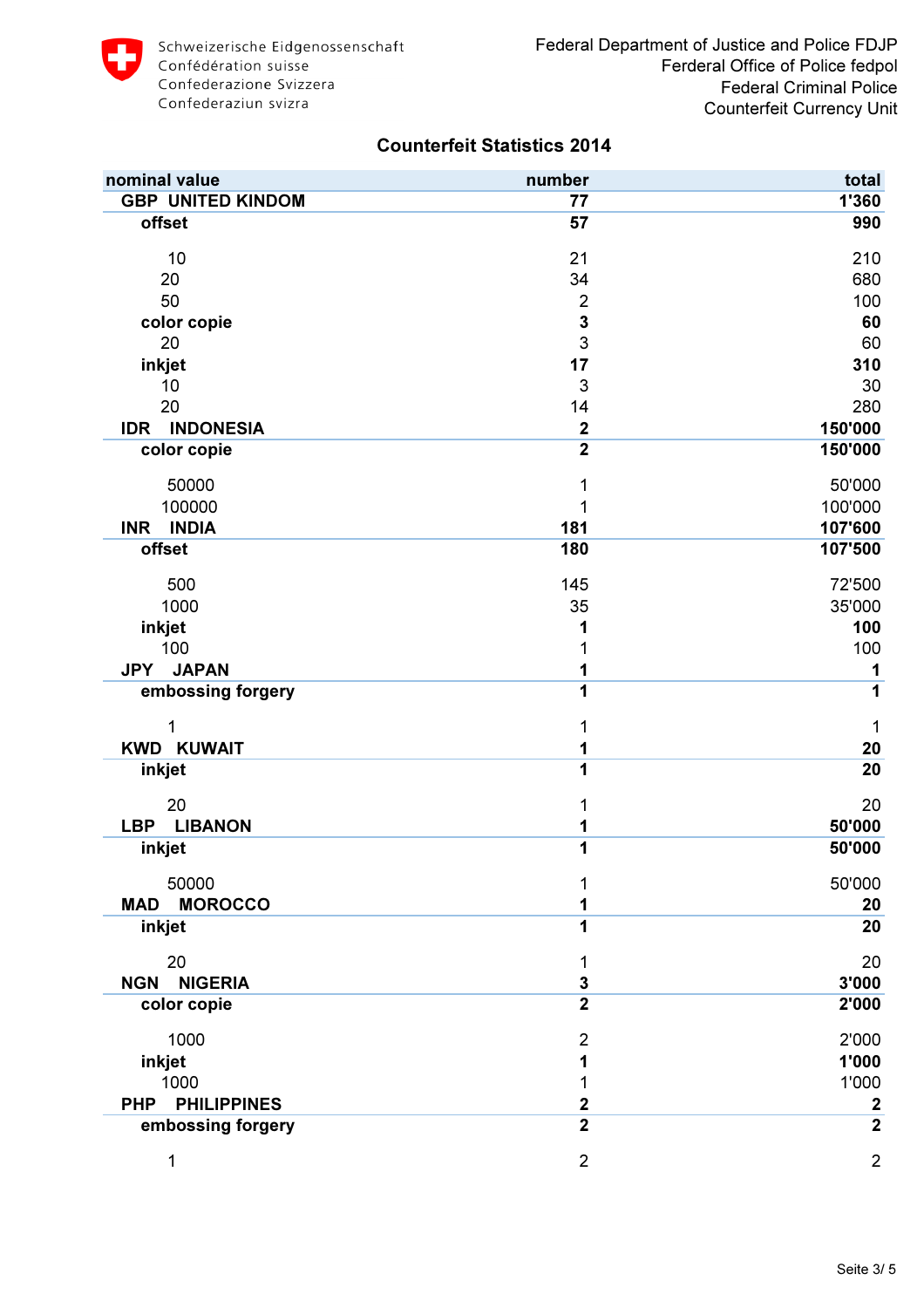

| nominal value                 | number           | total   |
|-------------------------------|------------------|---------|
| <b>RUB RUSSIAN FEDERATION</b> | 6                | 21'500  |
| offset                        | 5                | 16'500  |
| 500                           | 1                | 500     |
| 1000                          | 1                | 1'000   |
| 5000                          | 3                | 15'000  |
| color copie                   | 1                | 5'000   |
| 5000                          | 1                | 5'000   |
| <b>SAR SAUDI ARABIA</b>       | $\mathbf 2$      | 600     |
| inkjet                        | $\overline{2}$   | 600     |
| 100                           | 1                | 100     |
| 500                           | 1                | 500     |
| <b>SEK SWEDEN</b>             | 1                | 1'000   |
| offset                        | 1                | 1'000   |
| 1000                          | 1                | 1'000   |
| TRL TURKEY                    | $\boldsymbol{9}$ | 580     |
| offset                        | 1                | 20      |
| 20                            | 1                | 20      |
| color copie                   | 1                | 100     |
| 100                           | 1                | 100     |
| inkjet                        | 7                | 460     |
| 20                            | $\mathsf 3$      | 60      |
| 50                            | $\overline{2}$   | 100     |
| 100                           | $\mathbf{1}$     | 100     |
| 200                           | 1                | 200     |
| <b>USA</b><br><b>USD</b>      | 1'846            | 168'958 |
| offset                        | 1'498            | 144'380 |
| 5                             | $\overline{2}$   | 10      |
| 10                            | 8                | 80      |
| 20                            | $\mathbf 2$      | 40      |
| 50                            | 87               | 4'350   |
| 100                           | 1'399            | 139'900 |
| color copie                   | 291              | 21'583  |
| 1                             | 228              | 228     |
| 5                             | 1                | 5       |
| 20                            | 5                | 100     |
| 50                            | $\mathbf{1}$     | 50      |
| 100                           | 17               | 1'700   |
| 500                           | 39               | 19'500  |
| inkjet                        | 57               | 2'995   |
| 1                             | $10$             | 10      |
| 5                             |                  | 25      |
| $10$                          | $\frac{5}{3}$    | 50      |
| 20                            |                  | 60      |
| 50                            | 11               | 550     |
| 100                           | 23               | 2'300   |